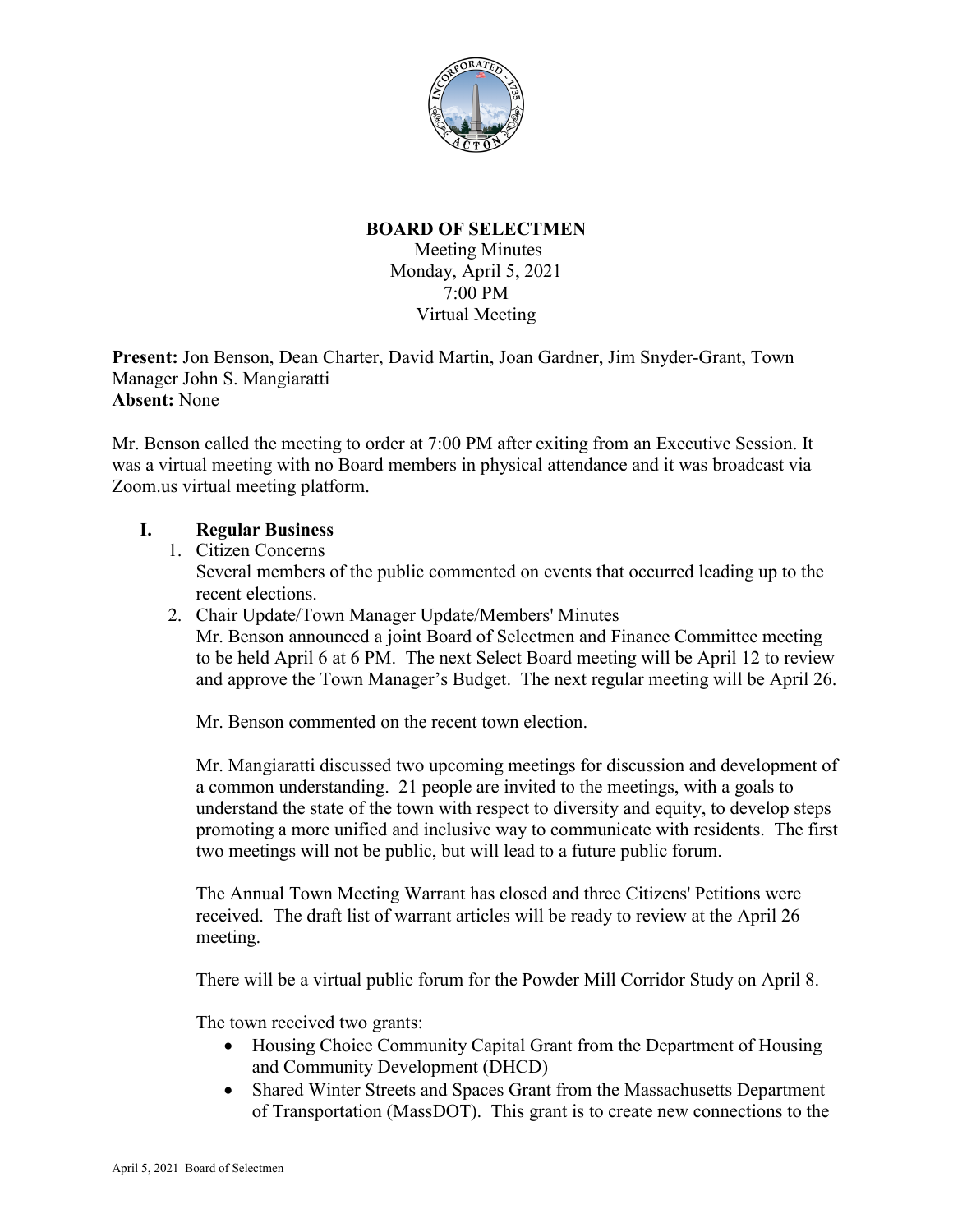

Nathaniel Allen Recreation Area and the Bruce Freeman Rail Trail by building a sidewalk on the north side of Harris Street connecting the new North Acton Fire Station to the existing sidewalk on Main Street. There is a grant tracking list on the town website for public viewing at [www.actonma.gov/townmanager.](http://www.actonma.gov/townmanager)

Mr. Snyder-Grant announced the retirement of Dr. Edward A. Bouquillon, Superintendent of the Minuteman Regional Technical High School. The Acton Water District has drilled two new wells in Acton Center for future water use. The Water Resources Advisory Committee will be meeting to discuss an upcoming water study.

Ms. Gardner praised Eva Szkaradek, Gail Sawyer and Austin Cyganiewicz for their hard work during the election.

Mr. Charter commended Mr. Benson for his years of service to the town.

### **II. New/Special Business**

3. Utility Pole Petition, 7 Craig Road

Christine Cosby representing Eversource Energy requested the board approve a new pole to be installed at 7 Craig Road to provide new service for a solar project located at 7 Craig Road.

**Ms. Gardner moved, Mr. Charter seconded and it was unanimously voted by roll call to close the hearing:**

**(Aye: Mr. Snyder-Grant, Ms. Gardner, Mr. Charter, Mr. Benson, Mr. Martin)**

**Ms. Gardner moved, Mr. Charter seconded and it was unanimously voted by roll call to approve installing one pole 217-5A in Acton located at 7 Craig Road: (Aye: Mr. Snyder-Grant, Ms. Gardner, Mr. Charter, Mr. Benson, Mr. Martin)**

**4.** Site Plan Special Permit #09/28/2020-480, 67 Powder Mill Road

Mr. Benson read the updated public hearing notice. The applicant has requested a continuance to April 26, 2021

**Ms. Gardner moved, Mr. Martin seconded and it was unanimously voted by roll call to continue the hearing to April 26, 2021:**

**(Aye: Mr. Snyder-Grant, Ms. Gardner, Mr. Charter, Mr. Benson, Mr. Martin)**

**5.** COVID-19 Response Updates

Mr. Mangiaratti announced there are currently 28 residents that are in quarantine, down from 38 earlier in the month. The total cumulative number of confirmed COVID-19 cases in Acton is 876. The Acton Memorial Library started in-person browsing by appointment on April 5. Mr. Mangiaratti requested Sheryl Ball to speak with the Board of Health regarding opening Town Hall to the public starting on May 3. The Board of Health wants to ensure that employees have the proper protective equipment, plexiglass barriers in place, and safety signage. It also wishes to have a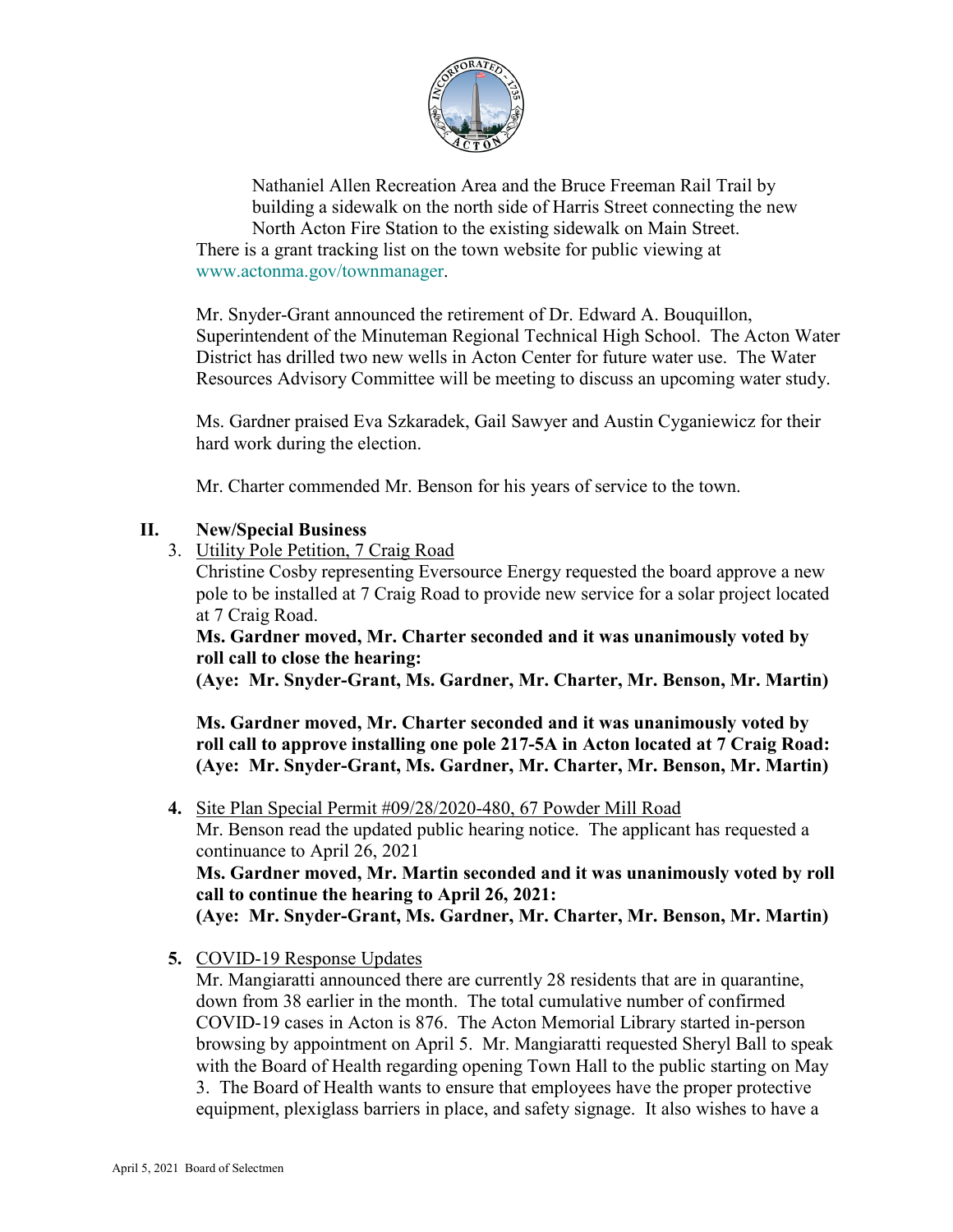

process in place in the event of exposure in the building, and to maintain social and physical distancing. The Town introduced a voluntary testing protocol for employees that provides responses within 24 hours.

### 6. Announce Housing Choice Grant Award

Mr. Mangiaratti announced the town received its second Housing Choice Grant Award. The \$233,819 will support the Main Street and 446 Mass Ave planned affordable, senior and disabled housing. Additionally, Mr. Mangiaratti announced that Acton was awarded \$285,730 from the Shared Streets and Spaces Grant from the Commonwealth to connect the Harris Street sidewalk to the Bruce Freeman Rail Trail as part of the current construction of a sidewalk on Harris Street connecting the North Acton Fire Station portion to Main Street.

7. Presentation of Reuse Options for the Asa Parlin House

Mr. Mangiaratti updated the Board regarding the public hearing in October. Selective demolition on the rear of the building is complete. A working group was established to re-envision the future use of the building. Karle Packard from Red Hawk Studio presented to the Board offering two architectural concepts for the building. Next steps will be a more detailed design to present to the Board at a future meeting. The Board listed several comments from the public.

8. Presentation from the Friends of Gardner Field (FGF)

Recreation Director Melissa Rier, Paul Swydan and Kara Lafferty presented the proposed Gardner Field playground renovation. The FGF has raised \$65,000 towards refurbishment, not including the \$30,000 awarded in Community Preservation funds last year. Several members of the public commented on the design. Ms. Rier presented three funding options regarding the Community Preservation Application to be vetted and considered for funding at the Annual Town Meeting. The request is for \$350,000. The FGF has also submitted requests for earmarks to the state. The Members took several comments from the public.

9. Approve Preservation Restriction for Millplace Condominium Trust, 140 Main Street, Acton, MA

Mr. Mangiaratti commented that the restriction would protect the Town's investment in the property as previous Community Preservation funds were used to update the facility's steeple. The facility is currently condominiums and was formerly a church. The building is not part of the historic district. In return for the CPC funding, the town received a permanent preservation restriction on the property's exterior features. **Ms. Gardner moved, Mr. Charter seconded and it was unanimously voted by** 

#### **roll call to approve the preservation restriction:**

**(Aye: Mr. Snyder-Grant, Ms. Gardner, Mr. Charter, Mr. Benson, Mr. Martin)**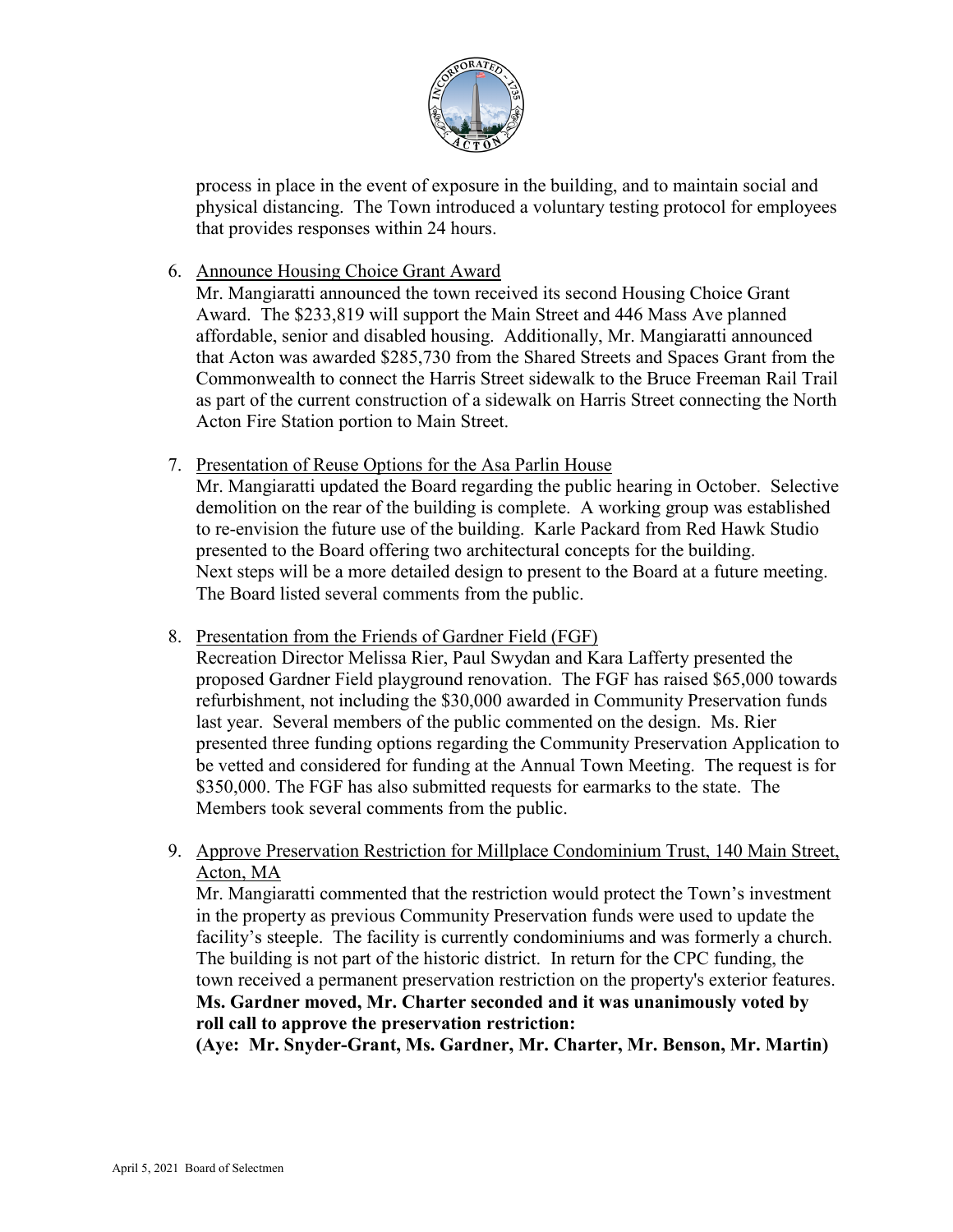

- 10. Board to Proclaim April 22, 2021 as Arbor Day in the Town of Acton **Mr. Charter moved, Ms. Gardner seconded and it was unanimously voted by roll call to approve the Arbor Day Proclamation as written and to claim April 22, 2021 as Arbor Day in Acton: (Aye: Mr. Snyder-Grant, Ms. Gardner, Mr. Charter, Mr. Benson, Mr. Martin)**
- 11. Next Steps regarding the Town Charter Change to Rename the Board of Selectmen to Select Board

Ms. Pickering-Cook updated the Board on the process of changing the name of the Board of Selectmen to Select Board as a result of the recent March election, which ratified the Town Meeting vote to make the name change. This was the final step to officially change the name of the Board. The Selectmen are now "Members of the Select Board". The Town Charter will need to be updated, and certificate of name change will be sent to various State agencies, including the Attorney General's Office. Implementing the name change in the Town's General and Zoning Bylaws will require subsequent Town Meeting votes.

12. Discuss Appointment of Metropolitan Area Planning Council Representative The appointment is for three years. Mr. Mangiaratti recommends appointing a full member and one alternate member. The Board decided to wait until the election of the new Select Board member to decide on a Select Board Member to be the alternate representative.

**Mr. Charter moved, Ms. Gardner seconded and it was unanimously voted by roll call to appoint Kristen Guichard of the Planning Division as Acton's representative on the MAPC Council:**

**(Aye: Mr. Snyder-Grant, Ms. Gardner, Mr. Charter, Mr. Benson, Mr. Martin)**

**III. Consent Items**

**Ms. Gardner moved, Mr. Snyder-Grant seconded and it was unanimously voted by roll call to approve Consent Agenda items 13 through 15: (Aye: Mr. Snyder-Grant, Ms. Gardner, Mr. Charter, Mr. Benson, Mr. Martin)**

**Ms. Gardner moved, Mr. Martin seconded and it was unanimously voted by roll call to adjourn at 9:45 PM:**

**(Aye: Mr. Snyder-Grant, Ms. Gardner, Mr. Charter, Mr. Benson, Mr. Martin)**